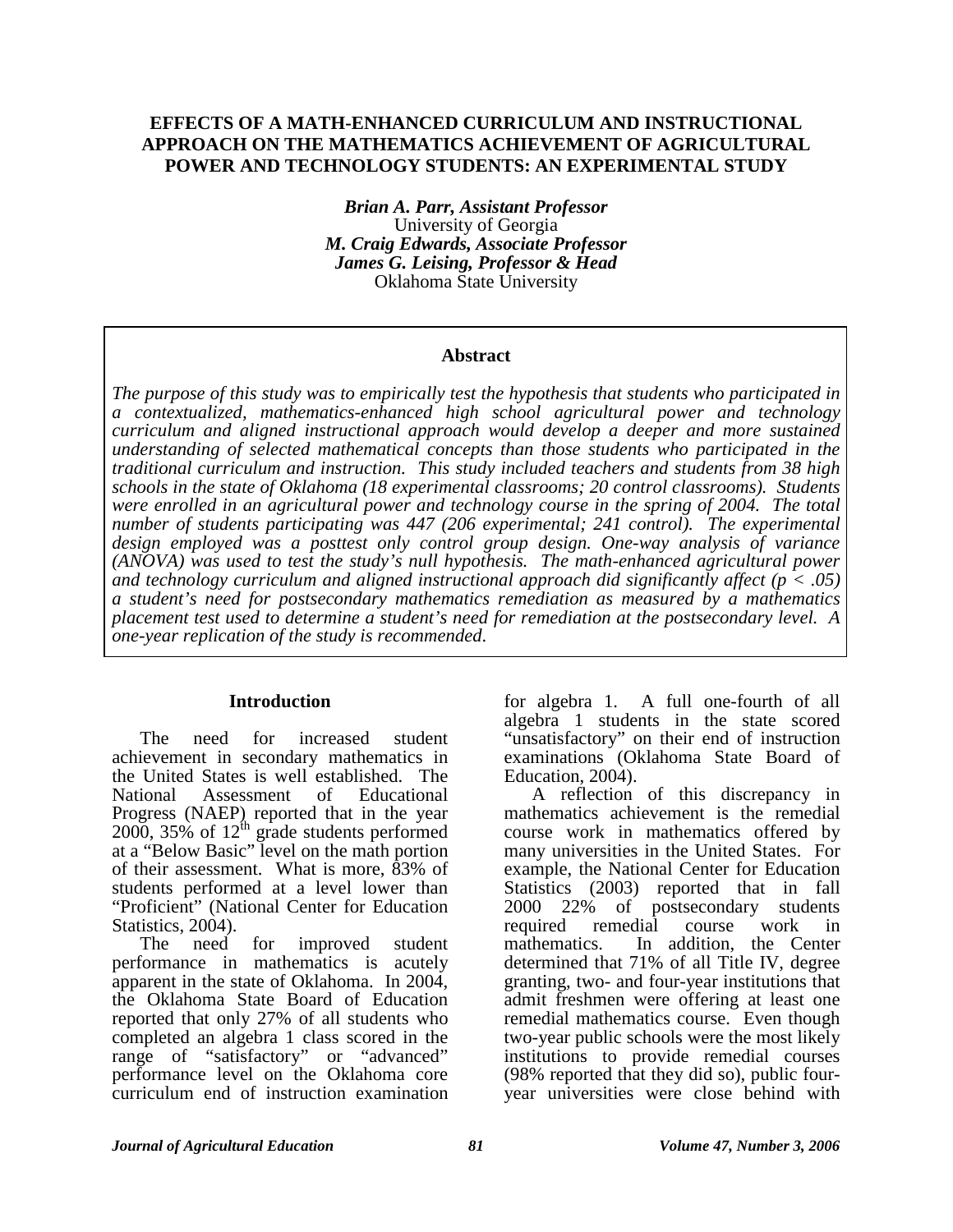80% reporting that they offered at least one such course.

This remedial instruction not only delays a student's progress toward completion of a degree but it is also a significant cost to the American public. To that end, researchers from the state of Michigan reported that remedial education may be taxing the United States economy at a rate of 16.6 billion dollars per year (Mackinac Center for Public Policy, 2000). This is a staggering figure that should be considered when developing approaches to reform in education.

In order for secondary agricultural education to remain effective in producing well prepared and highly qualified graduates, programs must provide a strong emphasis on traditional academic skills (National Research Council, 1988). Newcomb (1995) supported this position when he stated, "The need to have [agricultural education] students graduate with the demonstrated capacity to think at the higher levels of Bloom's taxonomy is more urgent than ever. The nature of the world we live in demands it" (p. 4). Moreover, it is essential that the modern secondary agricultural education curriculum develop well-rounded individuals who are capable of adapting to the ever-expanding and increasingly complex agriculture and food system in which they may be employed (National Research Council).

Recent secondary mathematics education literature suggests that a trend toward reform in mathematics education has materialized as a form of contextualized learning. The impetus for this movement was summarized by Yager (n.d.) when the author stated, "Since the mid 1980s, we have learned more about learning. We now know that most students do not learn what teachers teach. Instead they retain explanations personally constructed to account for phenomena in the rational

universe" (¶ 7). To that end, Romberg (1994) asserted that academic retention by students increases when subject matter is presented through familiar contexts. Moreover, Bailey (1998) contended that specific coursework should be developed through which mathematics may be presented in a contextual manner, including agricultural education:

Agriculturally based activities, such as 4H and Future Farmers of America [, now FFA,] have for many years used the farm setting and students' interests in farming to teach a variety of skills. It only takes a little imagination to think of how to use the social, economic, and scientific bases of agriculture to motivate and illustrate skills and knowledge from all of the academic disciplines. (p. 27)

Also in support of contextually-based instruction in mathematics is the National Council of Teachers of Mathematics (NCTM). The council has determined that effective teaching of mathematics should include providing students with opportunities to develop a deeper sense of meaning as an outcome of their instruction (Kahle, 1998). According to the NCTM (2005), "The opportunity to experience mathematics in context is important. What is more, students should connect mathematical concepts to their daily lives, . . . " (Connections section, ¶ 3).

# **Theoretical Framework**

The theoretical framework for this study rests upon the model of teaching and learning posited by Dunkin and Biddle in 1974 (Figure 1), who refined and operationalized concepts espoused by Mitzel (1960).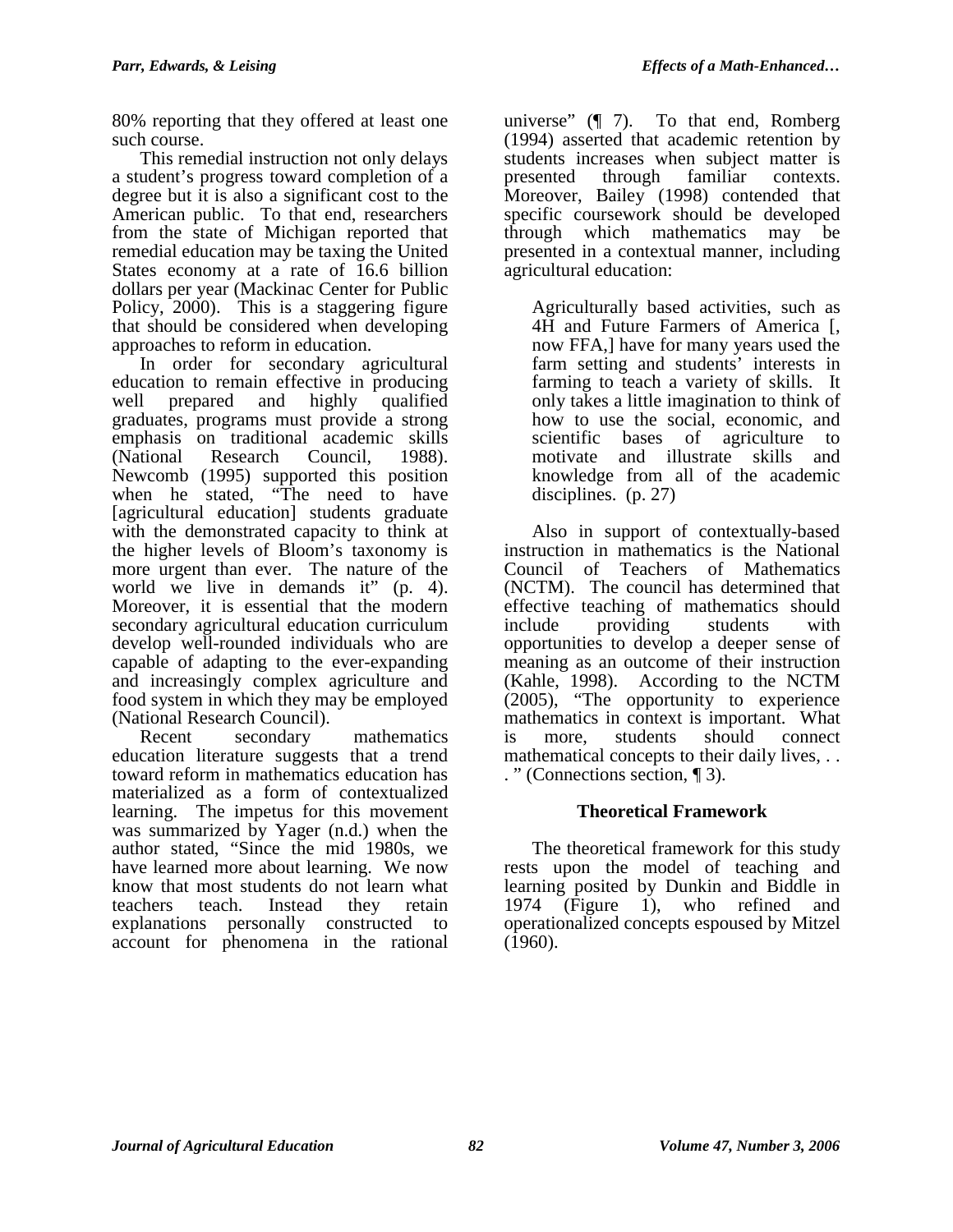

*Figure 1.* Model for the study of classroom teaching. Adapted from Dunkin and Biddle (1974).

According to Dunkin and Biddle (1974), the variables which contribute to teaching and learning may be organized and analyzed within four general classes. *Presage*  variables are defined as characteristics of teachers that may be examined to determine their influence on the teaching process. These characteristics may include, but are not limited to, teacher training as well as general formative experiences encountered throughout the teacher's life. The presage variables identified in this study included professional development activities preparing teachers to create and teach mathenhanced lessons in the context of agricultural power and technology. This set<br>of activities included curriculum curriculum development, teaching method acquisition, as well as general interdisciplinary team building strategies. Dunkin and Biddle defined *context* variables as conditions to which the teacher must adjust. The context variables identified in this study included the Oklahoma agricultural power and technology curriculum, the mathematics inherent (or embedded) in that curriculum,

as well as selected characteristics of students enrolled in their courses during the spring 2004 semester.

*Process* variables refer to the actual activities that occur during the act of teaching. The process variables for this study included a prescribed method of delivery of math-enhanced lessons in the context of agricultural power and technology, i.e., "The '7-Elements' of a Math-Enhanced Lesson" (Stone, Alfeld, Pearson, Lewis, & Jensen, 2004; Figure 2). *Product* variables represent changes in student behavior as a result of the interaction of all other variables. The product variable of interest was level of student performance on a mathematics examination used to determine an individual's need for mathematics remediation at the postsecondary level. The study's design included a control or "counterfactual group" for the purpose of testing treatment effects by comparing performance of experimental and control students by group at conclusion of the experiment.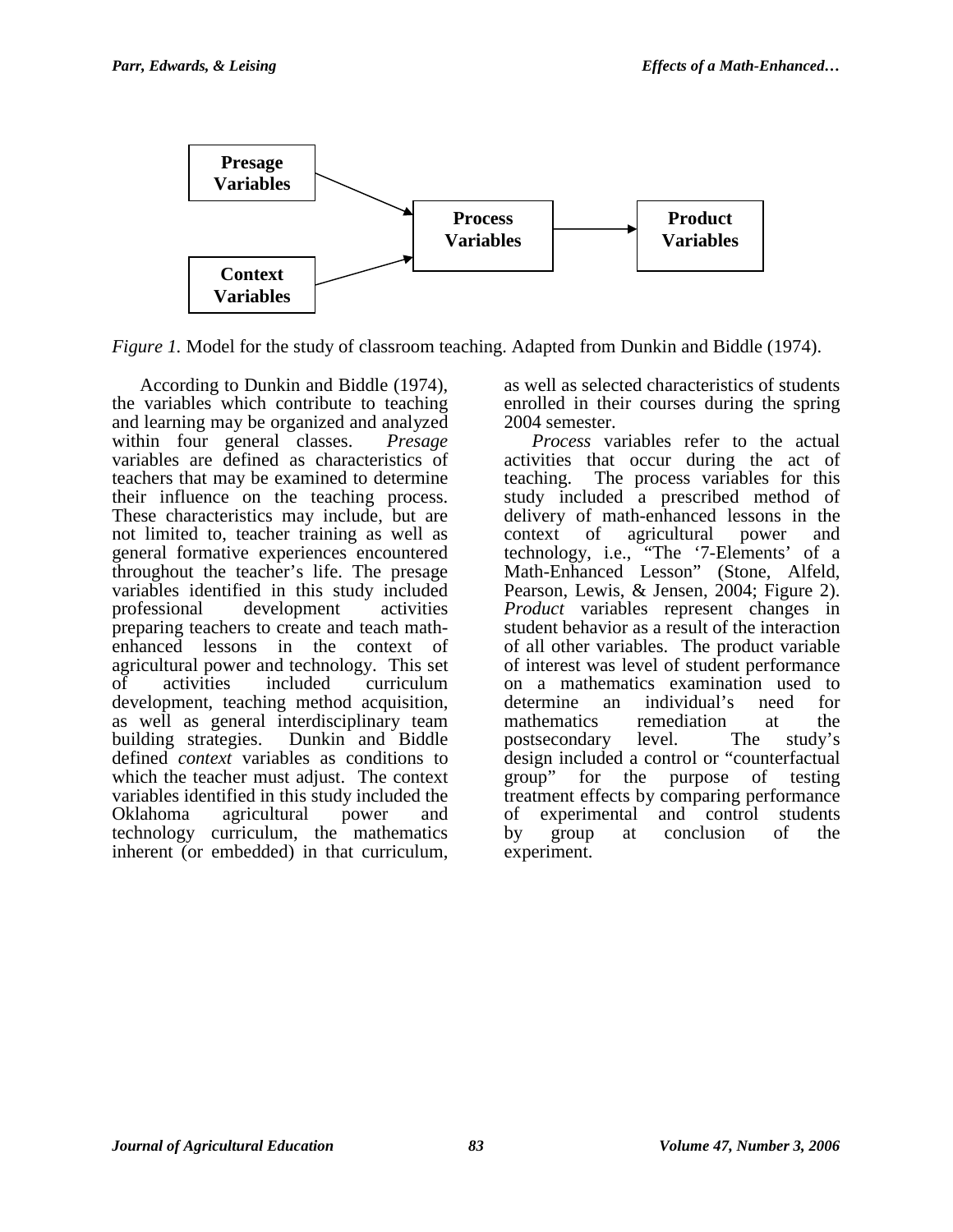

*Figure 2.* The National Research Center model: The "7 Elements" of a math-enhanced lesson. From an unpublished draft report of Year 1 of Math-in-CTE study by J. R. Stone III, C. Alfeld, D. Pearson, M. Lewis, and S. Jensen, 2004, St. Paul: University of Minnesota.. Reprinted with permission.

#### **Purpose**

The purpose of this study was to empirically test the hypothesis that students who participate in a contextualized,<br>mathematics-enhanced high school mathematics-enhanced high school<br>agricultural power and technology agricultural power and technology curriculum and aligned instructional approach would develop a deeper and more sustained understanding of selected mathematical concepts than students who participated in the traditional curriculum, thus resulting in less need for postsecondary mathematics remediation.

# **Research Questions and Null Hypothesis**

The following research questions guided the study: 1) What were selected characteristics of students enrolled in, and instructors teaching, agricultural power and technology in the state of Oklahoma during the spring 2004 semester? 2) Does a mathenhanced agricultural power and technology curriculum and aligned instructional approach affect a student's need for postsecondary math remediation? The following null hypothesis guided the study's statistical analysis:  $H_0$  There is no difference between the two study groups on a mathematics placement test used to determine a student's need for mathematics remediation at the postsecondary level.

### **Methods and Procedures**

This study employed a posttest only control group experimental design (Campbell & Stanley, 1963). Thirty-eight agriculture teachers volunteered to participate in the study. Before teachers agreed to take part in the study, researchers explained that each teacher would be<br>randomly assigned to either the randomly assigned to either the experimental or control group to increase the probability of equality among the two groups of students who would provide data for analysis. Subsequently, classrooms were randomly assigned to either the experimental or control group. The assignment involved intact groups of students; thus, the "unit of analysis" was by classroom. In addition to the random assignment to groups, the two groups (experimental and control) were assessed to determine level of equivalence concerning basic mathematics aptitude (Campbell & Stanley; Tuckman, 1999) prior to the treatment. The two groups were not significantly different ( $p > .05$ ) based on their performance on the Terra Nova CAT™ Basic Battery Examination (Tables 2 & 3). Following the treatment, comparisons were made between group means on a posttest measure designed to determine a student's need for postsecondary remediation in mathematics.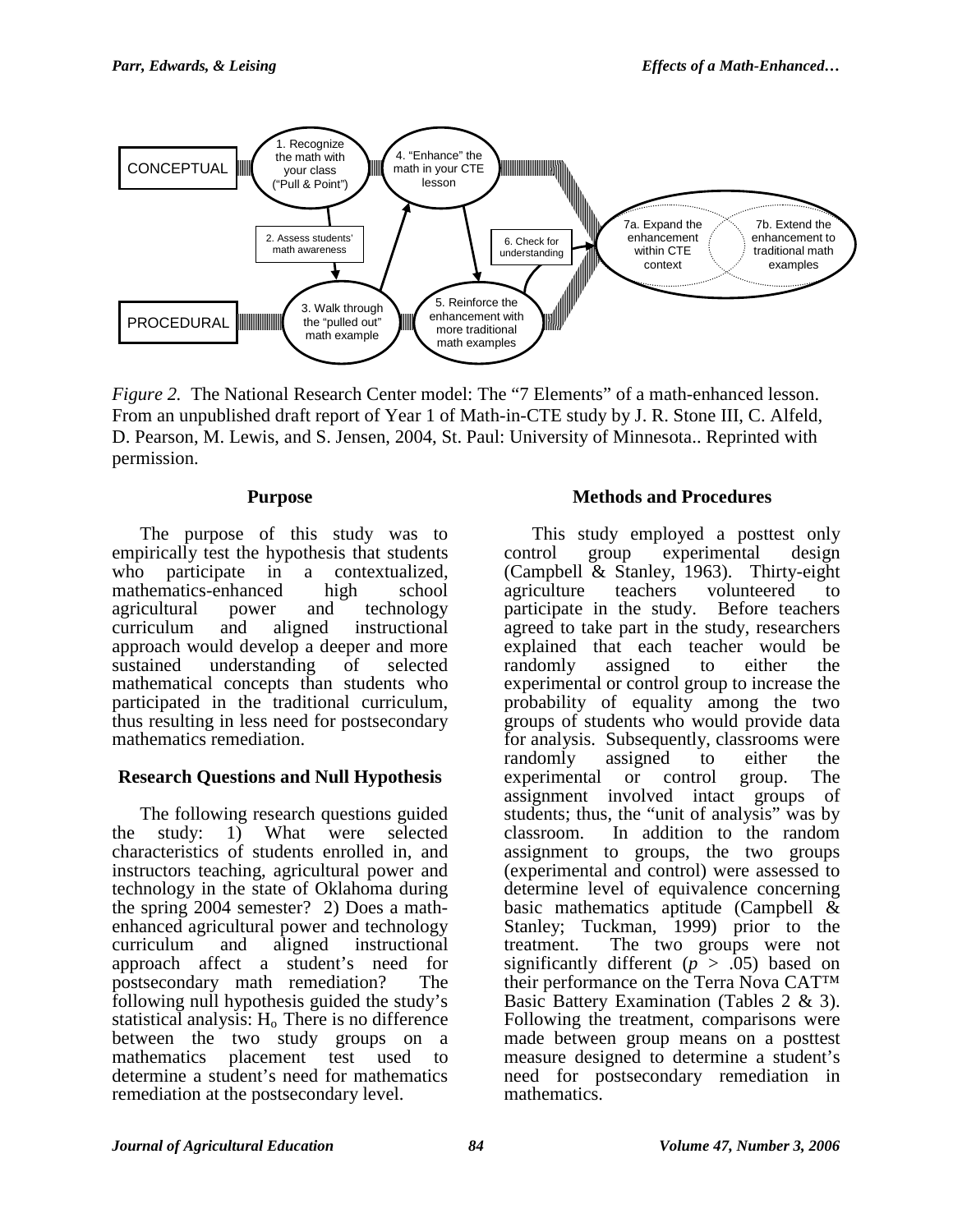This design was chosen primarily on the basis of its robust nature concerning validity and reliability. According to Tuckman (1999), this type of experimental design " $\dots$ provide[s] completely accurate controls for all sources of internal validity" (p. 161). In addition, Dunkin and Biddle (1974) contended that their model (Figure 1) could be used as an explanatory framework for describing the effects of an experimental treatment of the kind implemented.

The ACCUPLACER (Elementary Algebra test, The College Board; 35 items) was the posttest used to compare performance of the groups as it related to student need for postsecondary mathematics remediation. The examination has an internal consistency reliability coefficient of .92 (Cronbach's alpha) (College Entrance Examination Board, 2002). This examination was very similar in format to "pencil and paper," standardized tests used often to assess student mathematics achievement. According to Campbell and Stanley (1963),

. . . in research on teaching, one is interested in generalizing to a setting in which testing is a regular phenomenon. Especially if the experiment can use regular classroom examinations as *O*s, but probably also if the experimental *O*s are similar to those usually used, no undesirable interaction of *testing* and *X*  would be present. (p. 18)

The experimental intervention (or treatment) embedded in this design required the preparation of agriculture teachers (i.e., a presage variable) to develop and implement a math-enhanced curriculum in the context of an agricultural power and technology course. The experimental group agriculture teachers had math teacher "partners" to assist them in developing math-enhanced lesson plans in the context of agricultural power and technology, and in how to enhance student understanding of the embedded mathematics within the lessons.

Eighteen agriculture teachers and their math teacher partners were randomly assigned to the experimental group, and 20 agriculture teachers to the control group. Initially, two additional teachers were

randomly assigned to the experimental group but both teachers chose to not participate in the study prior to the first professional development meeting. This design yielded an overall *N* of 447 agricultural power and technology students (experimental  $n = 206$ ; control  $n = 241$ ) who provided data for analysis. Prior to the study beginning, teachers provided curriculum artifacts that documented the math instruction in their courses. Analysis of those artifacts provided little evidence of explicit mathematics instruction in either group. The experimental group teachers implemented a math-enhanced agricultural power and technology curriculum and instructional approach (i.e., process variables). The control group teachers taught the traditional curriculum (Oklahoma Department of Vocational and Technical Education, 2000) and were instructed to use the same instructional approach they used in the past.

This study was a part of a larger investigation that included the collection of data concerning other aspects of student achievement. Therefore, each student was randomly assigned (within the class) to take one of three posttest measures. This random assignment was performed for at least two purposes. First, the administration of multiple posttests to each student could have introduced a level of test fatigue that resulted in negative effects on student performance (Enderlin & Osborne, 1992). Second, this decision was made to reduce the expense of posttesting while protecting the integrity of posttest results. For these reasons, the number of students who took the pre-treatment measure of math equivalence  $(N = 447)$  does not match the number of students who took the ACCUPLACER posttest (*n* = 125).

The partnering of high school math teachers with agricultural power and technology teachers encouraged instructors to function as a team. The pairs of teachers (agriculture and math) spent five days together in professional development during the fall of 2003. The purpose of this activity was to create mathematically-enhanced lessons in the context of agricultural power and technology. The role of math teachers was to work with their agriculture teacher

*Journal of Agricultural Education 85 Volume 47, Number 3, 2006*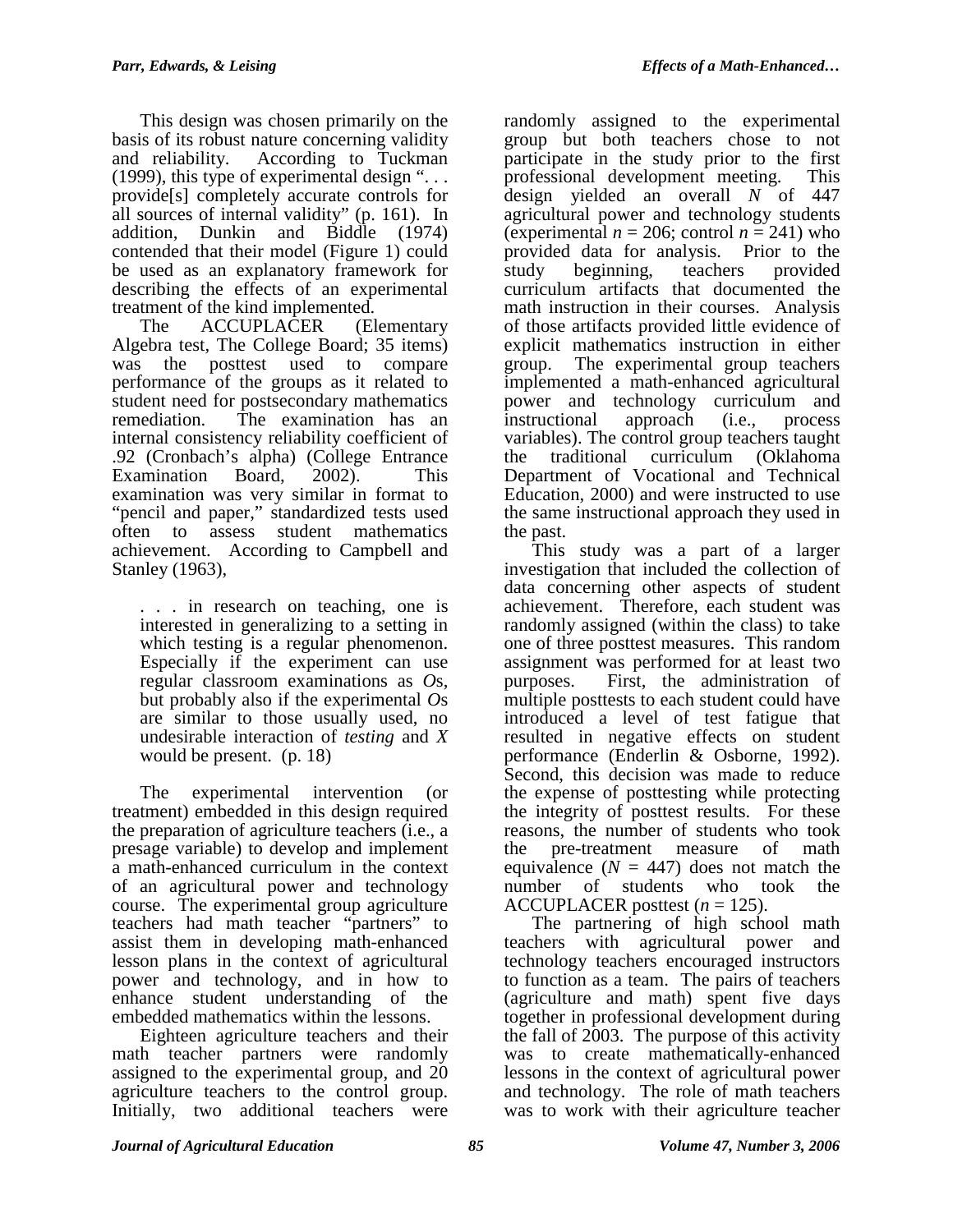partners to identify and develop content as well as to design lesson activities to more fully contextualize mathematics terminology, principles, and concepts embedded in the curriculum.

Prior to developing the math-enhanced lessons, a panel of experts convened to identify specific mathematical constructs that were present in the Oklahoma agricultural power and technology curriculum. It was determined that there were nine constructs in the existing curriculum that aligned with state and national mathematics standards (Parr, 2004). The teacher teams were charged with developing a lesson to address one of the identified constructs, which would result in 18 lessons. The development of two lessons per construct meant that teachers had some choice regarding which lessons would be most appropriate for their program so long as they addressed each of the nine constructs. Following review of lesson drafts, it was determined that two of the lessons were very similar and should be combined into one lesson. So, ultimately, 17 lessons were developed that emphasized selected math concepts embedded in the agricultural power and technology curriculum. During the spring 2004 semester, math teachers continued to collaborate with agriculture teachers concerning specific questions related to the math-enhanced lessons and to facilitate teachers' reflections about lessons taught.

Accordingly, the treatment was defined as a series of math-enhanced learning experiences (i.e., lessons) designed to raise the embedded, contextualized mathematics

found in the agricultural power and technology curriculum to a level of explicit instruction intended to facilitate student learning of selected mathematics competencies and to improve a student's ability to transfer that competence to new and novel settings (Stone, Alfeld, Pearson, Lewis, & Jensen, 2005). The treatment (i.e., process variable) was delivered as a series of nine lessons each of which addressed a specific math construct over the spring 2004 semester. For example, a lesson that explained the proper method of area calculation when constructing a greenhouse or agricultural mechanics facility addressed a construct that aligned with state and national mathematics education standards (e.g., NCTM Geometry Standard for Grades 9-12). The lessons were to be taught using the prescribed math instructional model (Figure 2). This teaching approach was supported by mathematics education literature (e.g., Bickmore-Brand, 1993 and Kiong & Yong, 2001). Agriculture teachers were expected to deliver their lessons without any outside assistance from their math teacher partners or other math education professionals during the act of teaching.

A concise view of the treatment implemented in this study and listing of each facet is presented in Table 1. The elements of the treatment described were delivered only to experimental group<br>teachers and students. Control group teachers and students. teachers were instructed to make no change relative to the teaching of mathematics in their agricultural power and technology classes.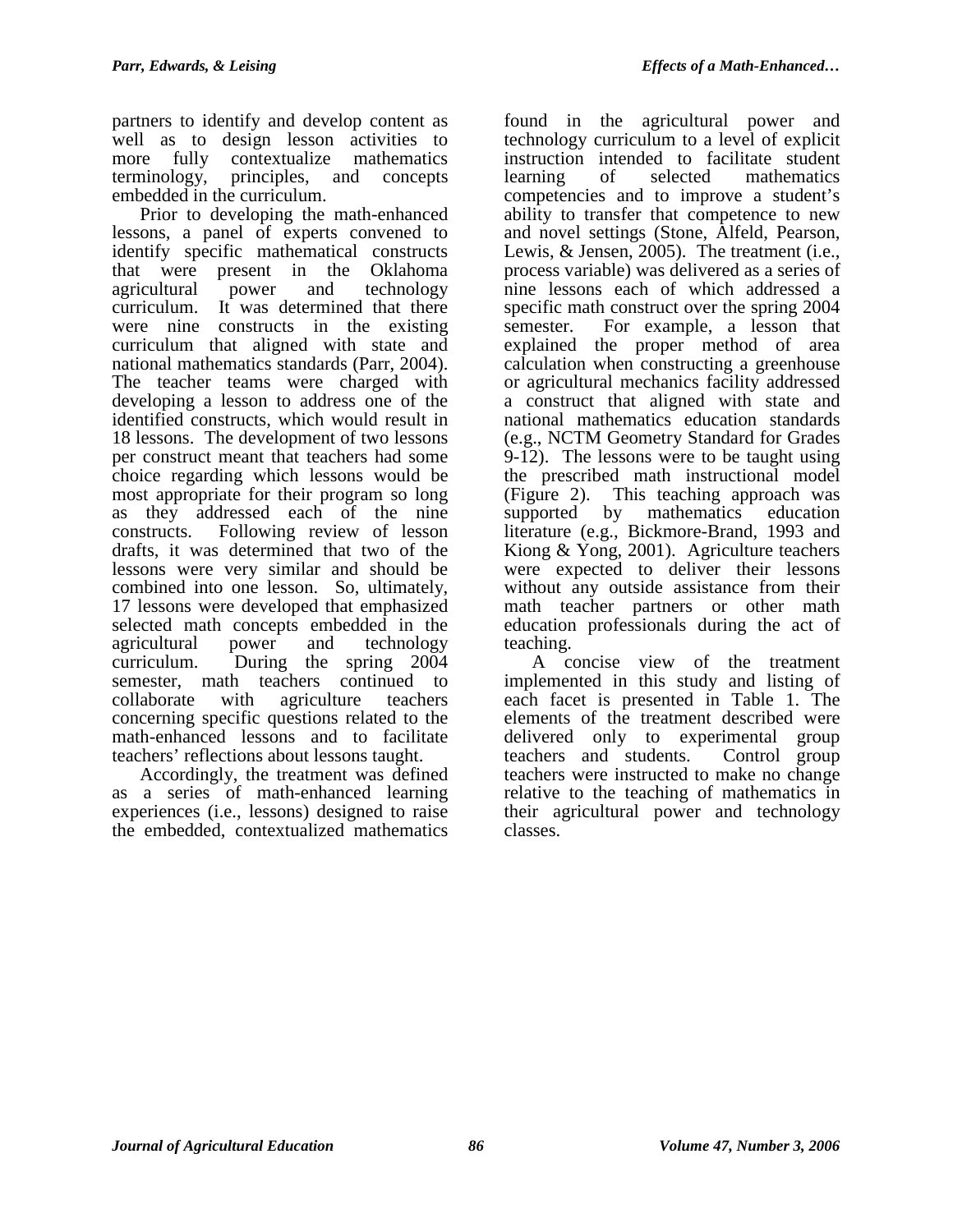Table 1

| Overview of the Treatment                                                                           |                                                                                                              |
|-----------------------------------------------------------------------------------------------------|--------------------------------------------------------------------------------------------------------------|
| <b>Experimental Group Teachers</b>                                                                  | <b>Experimental Group Students</b>                                                                           |
| <b>Preparation Phase</b>                                                                            | <b>Preparation Phase</b>                                                                                     |
| Math and agriculture teacher collaboration and<br>professional development                          | Students were told that their class<br>would participate in the study<br>and the need for questionnaires and |
| Teachers participated in:                                                                           | testing was explained                                                                                        |
| - Team building activities                                                                          |                                                                                                              |
| - Curriculum mapping                                                                                | Permission (i.e., "passive consent")                                                                         |
| - Lesson plan development and refinement                                                            | was obtained from students and                                                                               |
| - Peer evaluations of lessons that provided                                                         | their parents                                                                                                |
| feedback to other teachers                                                                          |                                                                                                              |
| - Training in seven-step instructional approach                                                     |                                                                                                              |
| <b>Presentation Phase</b>                                                                           | <b>Presentation Phase</b>                                                                                    |
| Implementation of the seven-step instructional<br>approach                                          | Students received math-enhanced<br>lessons delivered through the                                             |
| - Presentation of curriculum materials developed<br>in professional development                     | seven-step approach                                                                                          |
| Continued collaboration/reflection between math and<br>agriculture teachers throughout the semester |                                                                                                              |
| - Debriefing following each math enhanced lesson                                                    |                                                                                                              |
| Observation of math-enhanced lesson by researcher                                                   |                                                                                                              |
| - Researcher observed and scripted one lesson                                                       |                                                                                                              |
| presentation per teacher                                                                            |                                                                                                              |

*Note.* Adapted from Parr, 2004, p. 56.

# **Findings**

Frequencies and percentages were calculated for selected personal characteristics of student and teacher participants in the study. One-way analysis of variance (ANOVA) was used to compare experimental and control groups' classroom means to test the research hypothesis.

#### *Selected Characteristics of Students and Teachers*

Student participants were asked to respond to questions that described selected personal characteristics. The questionnaire revealed that the majority of students were male (84.4%) and of European/Anglo descent (58.5%). One-fourth of the students reported their ethnicity as Native American.

About one-third (31.8 %) of the students were seniors in high school, a similar number (34.5%) were juniors, and about one-fourth (26.4%) were sophomores; the remaining students were either freshmen (6.1%) or did not respond to the question of grade level. Most of the students (82.7%) were between the ages of 16 and 18, and the majority held self-reported grade point averages ranging from 2.6 to 4.0 (72%).

The data collected about agriculture teacher participants  $(n = 38)$  revealed that 86.8% of the teachers were male, and 2.6% were female; 10.8% elected not to report their gender. The data also indicated that 73.7% of teachers identified themselves as being of European/Anglo descent, and 15.8% were Native American; 10.8% did not report their ethnicity.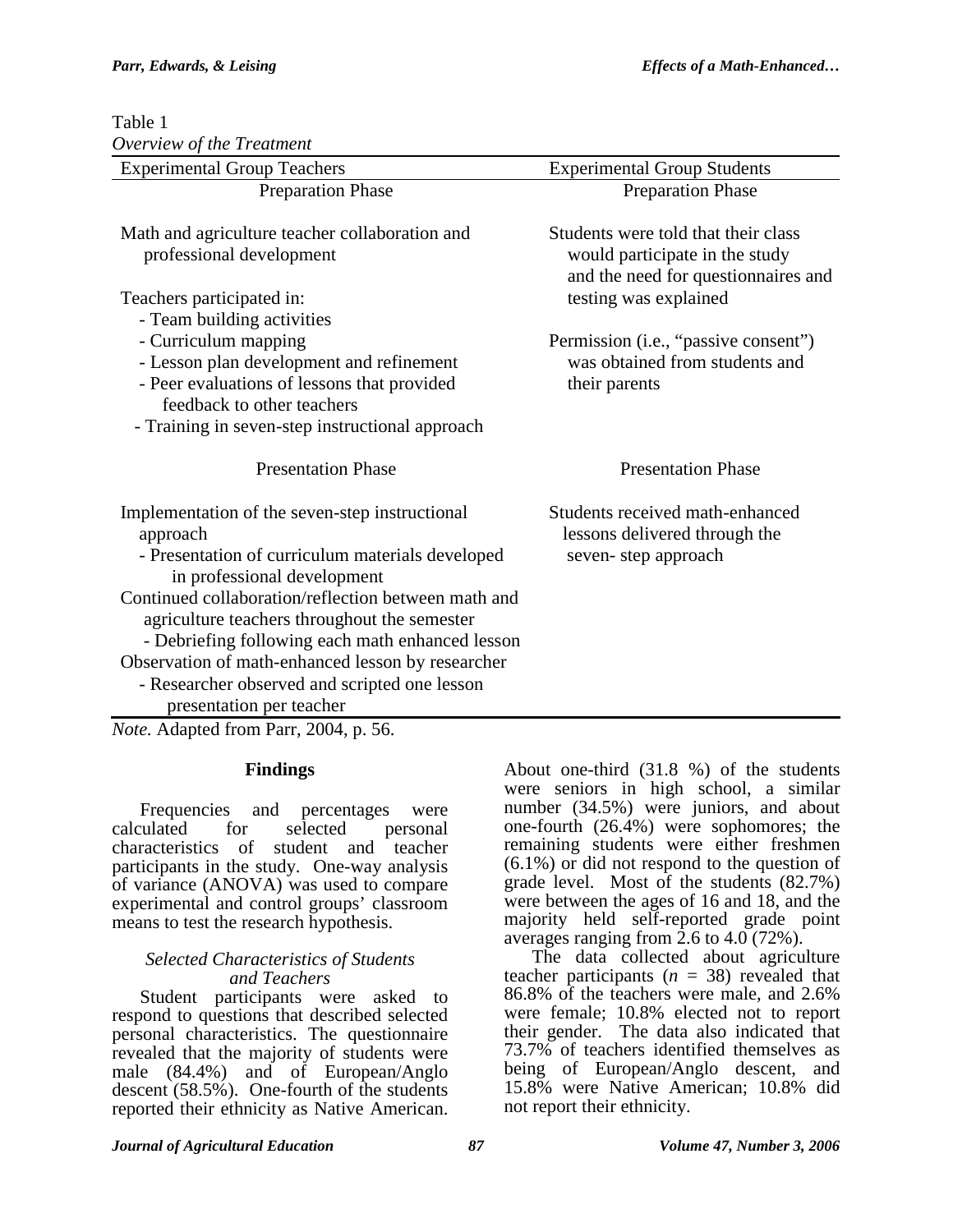#### *Pre-treatment Analysis*

The Terra Nova CAT™ Basic Battery (CTB/McGraw-Hill) examination (46 items) was used as a pre-treatment measure to establish the equivalence of groups regarding general mathematics aptitude. This test was chosen because it is

a nationally-normed and reliable test of math skills (McGraw-Hill, 2000) with an internal reliability coefficient of .91 (Cronbach's alpha). No significant difference (*p* = .07) was detected concerning math aptitude (Tables 2 & 3).

### Table 2

*Descriptive Statistics for Student Math Performance by Group on the Terra Nova CAT™ Basic Battery Examination (Pre-treatment Measure of Equivalence)*

|              |    | M     | SD   | SE      | Minimum | Maximum |
|--------------|----|-------|------|---------|---------|---------|
| Control      | 20 | 20.31 | 3.60 | .80     | 15.88   | 30.78   |
| Experimental |    | 22.34 | 3.15 | 71      | 17.71   | 28.24   |
| Total        | 38 | 21.27 | 3.50 | $\cdot$ | 15.88   | 30.78   |

# Table 3

*Comparative Analysis of Student Math Performance by Group Means as Measured by the Terra Nova CAT™ Basic Battery Examination (Pre-treatment Measure of Equivalence)* 

|                | SS     | $\mu$ | MS    |      |     |
|----------------|--------|-------|-------|------|-----|
| <b>Between</b> | 38.94  |       | 38.94 | 3.39 | .07 |
| Groups         |        |       |       |      |     |
| Within         | 413.98 | 36    | 11.50 |      |     |
| Groups         |        |       |       |      |     |
| Total          | 452.92 |       |       |      |     |

# *Posttest Analysis*

Means were calculated by group for the purpose of comparative statistical analysis following the treatment. One-way analysis of variance (ANOVA) was used to compare the experimental and control groups' classroom means to test the study's research hypothesis: H<sub>o</sub> There is no difference between the two study groups on a mathematics placement test used to determine a student's need for mathematics remediation at the postsecondary level.

An analysis was conducted on student mathematics performance by group using an examination to assess student need for mathematics remediation as measured by a college placement test (i.e., ACCUPLACER; 35 items) taken after the

treatment was administered. The control group students achieved a mean score of 13.01 on this measure with a standard deviation of 3.24 while the experimental group had a mean score of 15.56 with a standard deviation of 2.92 (Table 4). Analysis revealed a significant difference  $(p = .017)$  in level of performance between groups following the treatment at an *a priori* determined alpha level of .05 (Table 5). Thus, the null hypothesis was rejected. The practical significance of this difference was evaluated based on the calculation of an effect size, i.e., Cohen's *d*. The effect size for this difference was .83, which was described by Cohen as "large" (as cited in Shavelson, 1996).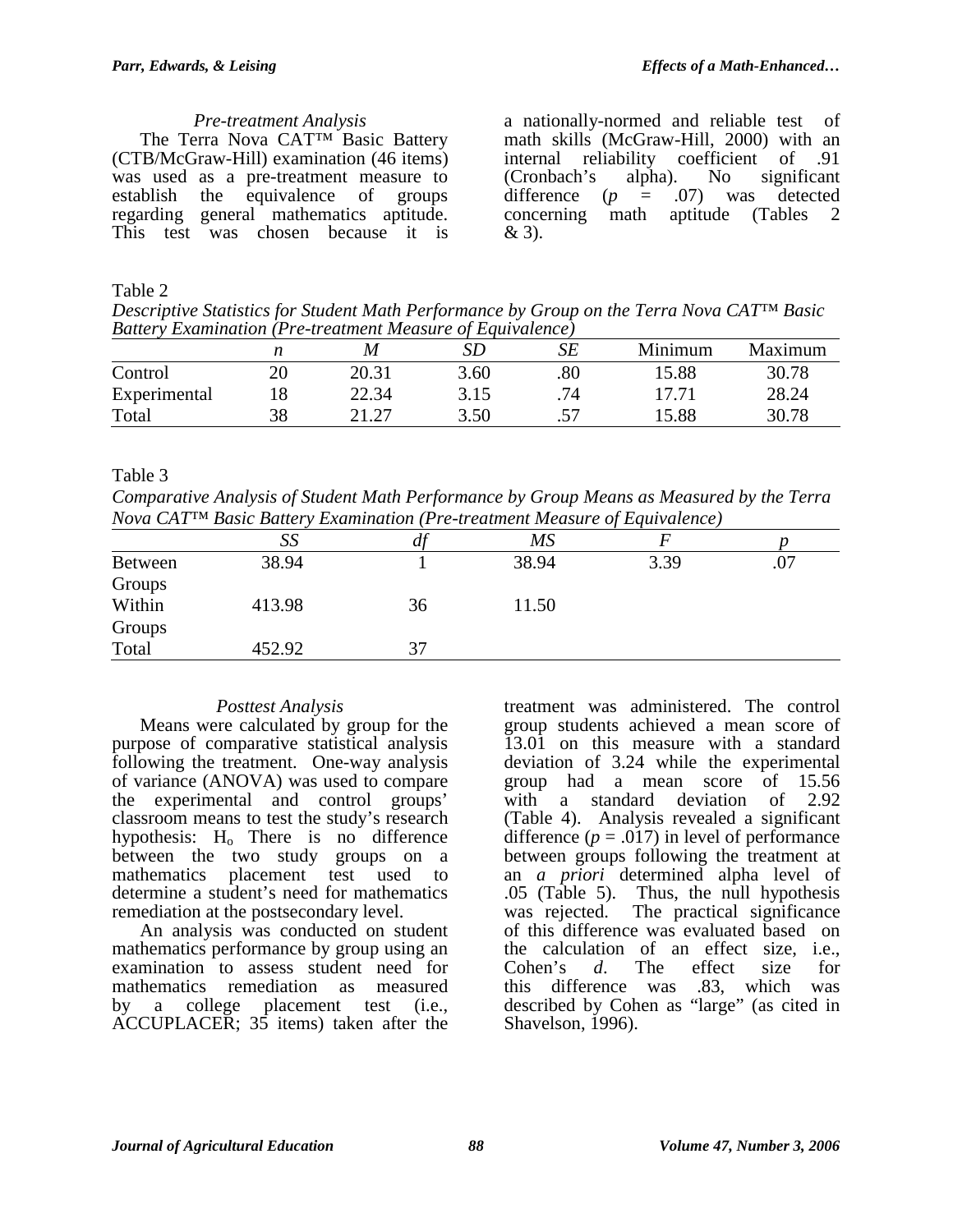| exteriorment |    |       |      |     |         |         |
|--------------|----|-------|------|-----|---------|---------|
|              | n  | M     | SD   | SE  | Minimum | Maximum |
| Control      | ١q | 3.01  | 3.24 | .74 | 6.67    | 21.33   |
| Experimental |    | 15.56 | 2.92 | .69 | 11.00   | 22.00   |
| Total        | 27 | 14.25 | 3.31 | .54 | 6.67    | 22.00   |

Table 4 *Descriptive Statistics for Student Math Performance by Group on the ACCUPLACER Examination* 

*Note.* Students were randomly selected from within intact classrooms to take the ACCUPLACER examination  $(n = 125)$ .

Table 5

*Comparative Analysis of Student Math Performance by Group Means as Measured by the ACCUPLACER Examination* 

|                                | SS     | df           | $\overline{MS}$ |         |                   |
|--------------------------------|--------|--------------|-----------------|---------|-------------------|
| Between<br>Groups              | 60.29  |              | 60.29           | $6.32*$ | .017 <sup>a</sup> |
| Within<br>Groups               | 334.06 | 35           | 9.55            |         |                   |
| Total<br>$\Omega$ and $\Omega$ | 394.35 | $36^{\rm b}$ | n<br>.          |         |                   |

<sup>a</sup> Effect size = .83 per Cohen's *d* (as cited in Shavelson, 1996). <sup>b</sup> Degrees of freedom differ for the ACCUPLACER examination when compared to the pre-treatment measure (Table 3) due to the random assignment of the three posttest measures. One class was populated by two students so there was no "third" student to whom the ACCUPLACER could be administered; thus, one degree of freedom was eliminated.

 $**p* < .05$ .

# **Conclusions**

The math-enhanced Agricultural Power and Technology curriculum and aligned instructional approach that was implemented as this study's experimental treatment did significantly affect  $(p \lt 0.05)$  student performance on a mathematics placement test used to determine a student's need for mathematics remediation at the postsecondary level. To that end, findings of this study are consistent with much of the previously published literature concerning the value of contextually-based teaching and learning. The results support what other researchers (Chiasson & Burnett, 2001; Enderlin & Osborne, 1992; Parnell, 1996; Secretary's Commission on Achieving Necessary Skills, 1991) have concluded, i.e., providing a context in which learning may take place does hold value for improving

student comprehension and retention of subject matter. Findings also support Shinn et al. (2003), i.e., "Secondary agricultural education, through the use of relevant curriculum delivered from a studentcentered perspective by skillful teachers, has high potential for engaging students in active.<br>active. hands-on/minds-on learning hands-on/minds-on environments rich with opportunities for learning mathematics" (p. 16).

# **Recommendations for Further Research**

Even though the treatment implemented in this study was administered over a relatively short period of time (i.e., one semester), results revealed that, within this particular population, a math-enhanced<br>agricultural power and technology agricultural power and<br>curriculum and aligned instructional approach did significantly affect a student's

*Journal of Agricultural Education 89 Volume 47, Number 3, 2006*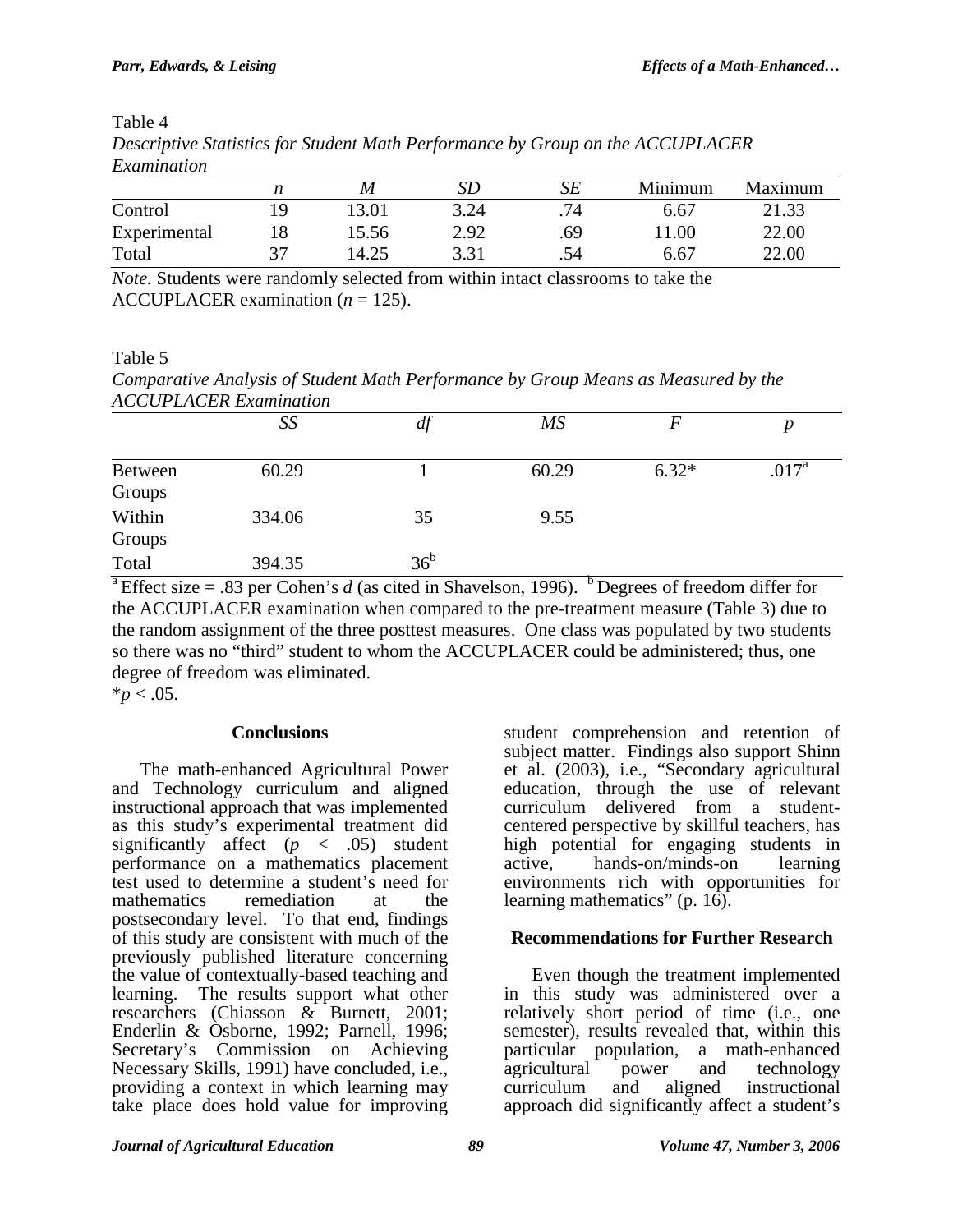need for postsecondary mathematics remediation. Moreover, the practical significance of this finding was in the category of a "large" effect size. However, due to the singularity of this study, one should practice caution if generalizing results beyond the 38 classrooms investigated. Accordingly, additional experiments (i.e., replications) should be designed and implemented to explore further the effectiveness of using agricultural power and technology as a useful context for teaching and learning mathematics, especially those constructs deemed appropriate for determining whether students need mathematics remediation at the postsecondary level. Additionally, future investigations should also focus on the value of implementing this model in other agriculture courses that have significant mathematics components embedded in their curricula. And, because the treatment described was limited to only one semester, future experiments should be longer, e.g., one academic year.

Additional investigation should be conducted regarding the evaluation instrument employed in this study (i.e., the ACCUPLACER test). Its content should be analyzed to determine which mathematics concepts or principles may be taught more effectively by using a contextualized, mathenhanced curriculum and aligned instructional approach that is delivered through an agricultural power and technology course.

The treatment described in this study involved multiple elements of a somewhat complex nature (Table 1) that could result in various "rival hypotheses" emerging when interpreting its results (Campbell & Stanley, 1963, pp. 7, 13, & 14). So, more research is needed about specific effects that different elements of the treatment may have had on student mathematics performance. Repeating this study under similar conditions could create important opportunities for explaining further the effects of these elements and their respective magnitudes.

More systematic inquiry should be performed concerning the effects of collaboration between math and agriculture teachers on student achievement in

mathematics. For example, agriculture teachers involved in this study spent several hours over the course of a semester reflecting and debriefing with math teacher partners concerning their delivery of mathenhanced lessons. Additional research should be performed to more accurately determine the value of this type of crossdisciplinary collaboration and its effect on student achievement.

# **Implications and Discussion**

According to the National Assessment of Vocational Education (U.S. Department of Education, 2004), little concrete evidence exists about how career and technical education can contribute to student performance in other subject areas such as mathematics. What is more, Myers and Dyer (2004) recommended that empirical research should be performed to determine how secondary agricultural education could contribute to student achievement across the school curriculum. This study contributes empirical evidence toward those ends.

Myers and Dyer (2004) also recommended that, "Once this information is obtained, studies are needed to identify the best methods teacher educators can employ to prepare teachers for this expanded role" (p. 50). So, inquiries should be carried out regarding how to effectively prepare preservice secondary agricultural education teachers to provide contextualized instruction similar to that described by this study. Then, appropriate training could be incorporated into selected pre-service courses that comprise agriculture teacher preparation programs.

This study revealed that school-based reform concerning curriculum integration is effective but it requires a significant investment of time and other resources. These findings are consistent with conclusions published in the National Assessment of Vocational Education (NAVE) report (U.S. Department of Education,  $2004$ ). The report's authors also stated that, ". . . secondary vocational education itself is not likely to be a widely effective strategy for improving academic achievement or college attendance without substantial modifications to policy,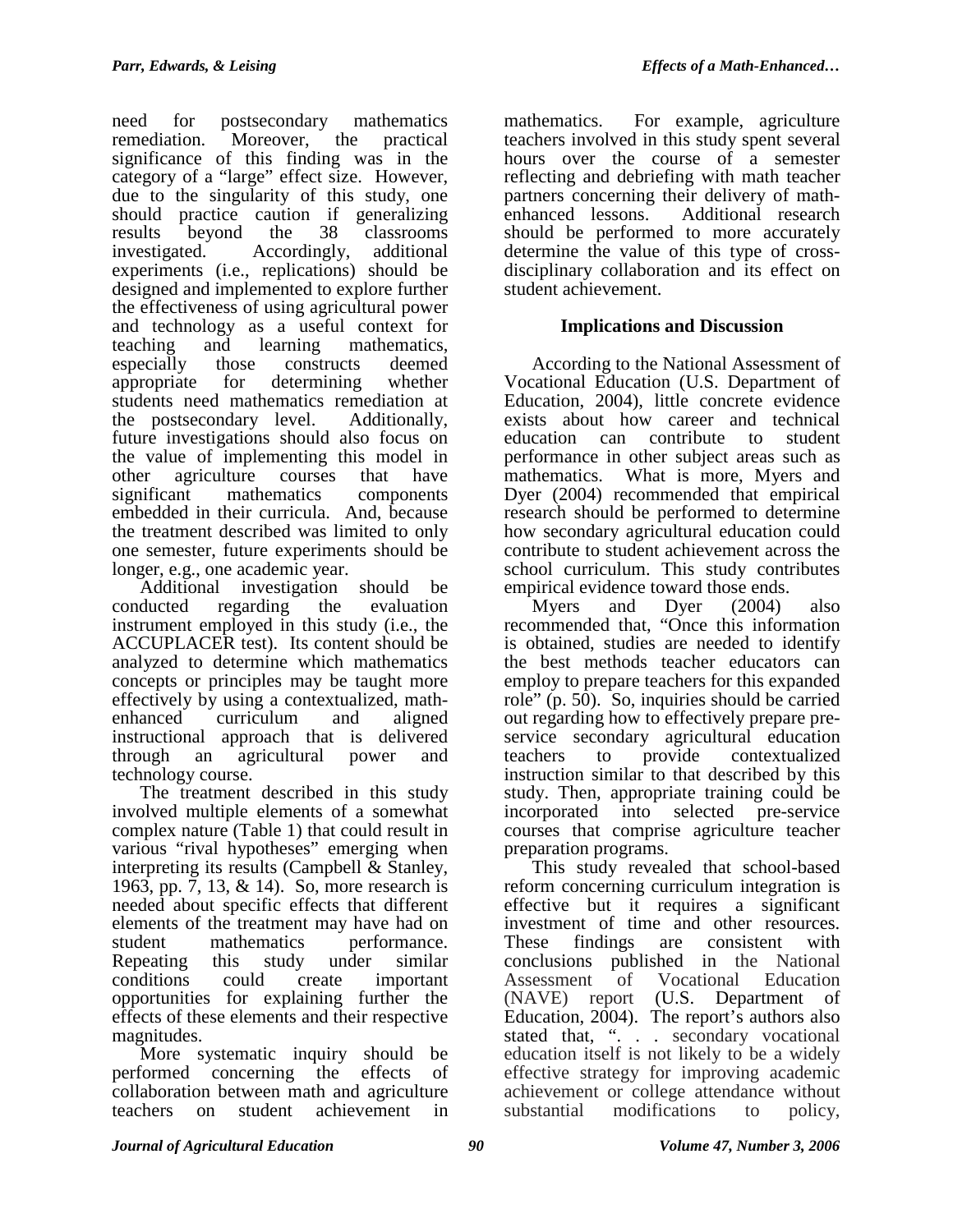curriculum, and teacher training" (p. 2). However, the NAVE report provided evidence that such "substantial modifications" could result in a significant increase in student achievement. This study addressed two of the three areas targeted for change: curriculum improvement and teacher development. In addition, this study provided support for an increase in crossdisciplinary team building activities among teachers. Consequently, efforts should be made by school administrators to provide teachers with opportunities for professional development that includes a focus on integrating subject matter and building collaboration between teachers of different disciplines (Hernandez & Brendefur, 2003).

The issue of increased student achievement in mathematics is a serious matter facing public education. Not only is concern for achievement in the general population of students at a high level; but, specifically, the mathematics achievement of agricultural education students in at least one state has been found to be below the state average as well as below the level of other career and technical education concentrators (Woglom, Parr, & Morgan, 2005). So, agricultural educators are encouraged to put concerted effort toward developing and implementing contextualized curricula and teaching approaches that show promise for demonstrating agricultural education's value for supporting student learning across the curriculum.

#### **References**

Bailey, T. (1998). Integrating vocational and academic education. In National Research Council, *High school mathematics at work: Essays and examples for the education of all students*. Washington DC: National Academy Press.

Bickmore-Brand, J. (1993). Implications from recent research in language arts for mathematical teaching. In J. Bickmore-Brand (Ed.), *Language in mathematics* (pp. 1-9). Portsmouth, NH: Heinemann.

Campbell, D. T., & Stanley, J. C. (1963). *Experimental and quasi-* *experimental designs for research.* Chicago: Rand McNally.

Chiasson, T. C., & Burnett, M. F. (2001). The influence of enrollment in agriscience courses on the science achievement of high school students. *Journal of Agricultural Education, 42*(1), 60-70.

College Entrance Examination Board. (2002). *The accuplacer online student guide*. Retrieved August 1, 2004, from http://cpts.accuplacer.com/docs/StudentGuid e.html

Dunkin, M. J., & Biddle, B. J. (1974). *The study of teaching.* New York: Holt, Rinehart and Winston.

Enderlin, K. J., & Osborne, E. W. (1992). Student achievement, attitudes, and thinking skill attainment in an integrated science/agriculture course. *Proceedings of the Nineteenth Annual National Agricultural Education Research Meeting* (pp. 37-44). St. Louis, MO.

Hernández, V. M., & Brendefur, J. L. (2003). Developing authentic, integrated, standards-based mathematics curriculum: [More than just] an interdisciplinary collaborative approach. *Journal of Vocational Education Research, 28*(3), 259- 283. Retrieved June 29, 2004, from http://scholar.lib.vt.edu/ejournals/JVER/v28 n3/pdf/v28n3.pdf

Kahle, J. B. (1998). Science and mathematics education: Finding common ground. In National Research Council, *High school mathematics at work: Essays and examples for the education of all students*. Washington DC: National Academy Press.

Kiong, P. L., & Yong, H. T. (2001). Scaffolding as a teaching strategy to enhance mathematics learning in the classrooms. *Proceeding of the 2001 Research Seminar in Science and Mathematics Education*, Sarawak, Malaysia. Retrieved October 20, 2004, from http://www2.moe.gov.my/~mpbl/Research/2  $001_8$ -paul.htm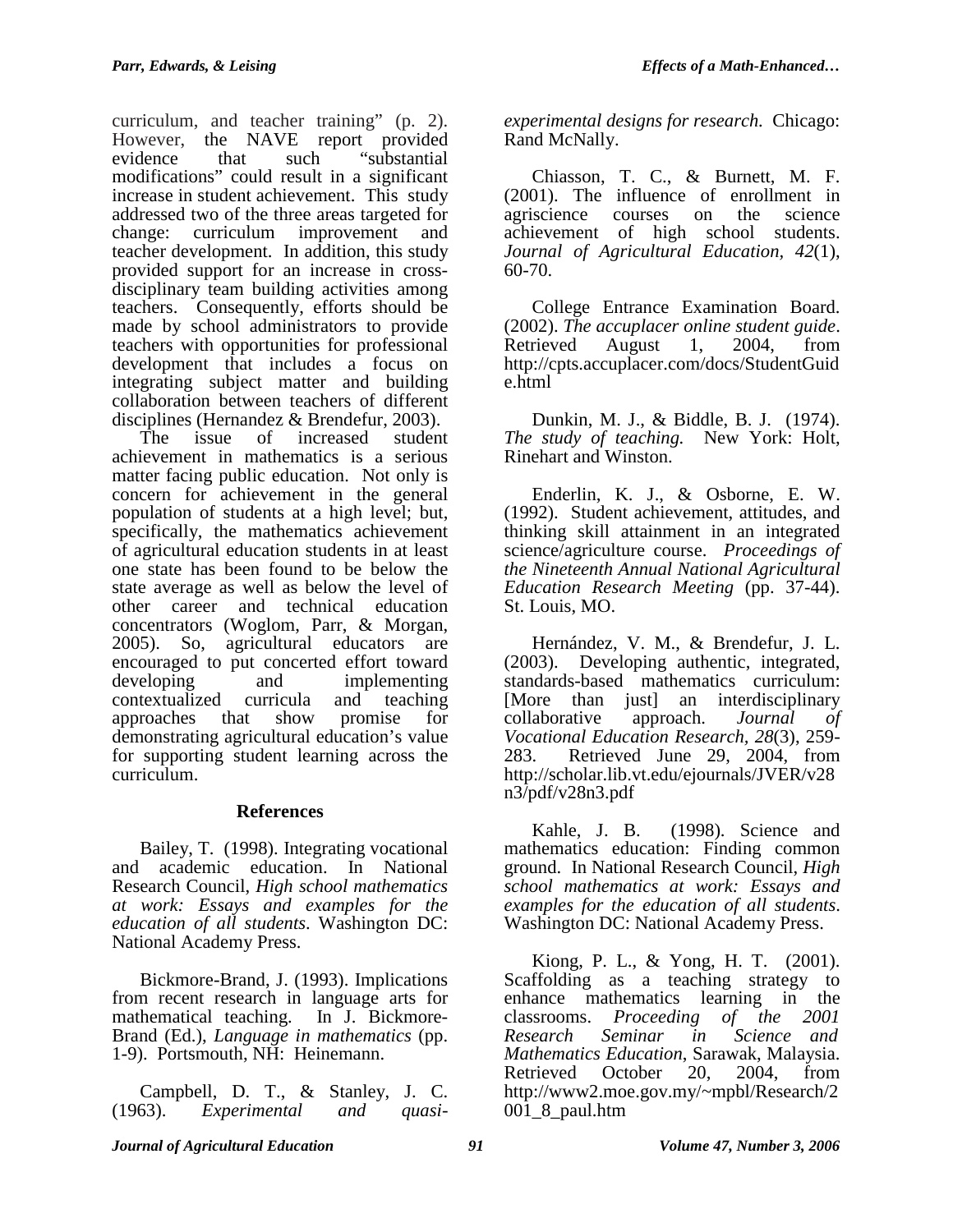Mackinac Center for Public Policy. (2000, September). *The cost of remedial education: How much Michigan pays when students fail to learn basic skills.* Midland, MI: Greene, J. P. Retrieved January 3, 2005, from http://www.mackinac.org/archives/ 2000/s2000-05.pdf

McGraw-Hill. (2000). CAT<sup>TM</sup> Prepublication: Technical bulletin. Monterey, CA: McGraw-Hill.

Mitzel, H. E. (1960). Teacher effectiveness. In C. W. Harris (Ed.), *Encyclopedia of educational research* (3rd ed.). New York: The MacMillan Company.

Myers, B. E., & Dyer, J. E. (2004). Agriculture teacher education programs: A synthesis of the literature. *Journal of Agricultural Education*, *45*(3), 44-52.

National Center for Education Statistics. (2003, November). *Remedial education at degree-granting postsecondary institutions in fall 2000* (NCES 2004-010). Washington DC. Retrieved August 1, 2004, from http://nces.ed.gov/pubs2004/2004010.pdf

National Center for Education Statistics. (2004). *National assessment of educational progress: The nation's report card 2000*  [Data file]*.* Available from National Center for Education Statistics Web site, http://www.nces.ed.gov/nationsreportcard/n aepdata

National Council of Teachers of Mathematics. (2005). *Overview of principles and standards for school mathematics*. Retrieved June 2, 2005, from http://www.nctm.org/standards/overview. htm

National Research Council. (1988). *Understanding agriculture: New directions for education.* Danville, IL: The Interstate Printers and Publishers.

Newcomb, L. H. (1995, December). The genius of the agricultural education model for nurturing higher order thinking. *The Agricultural Education Magazine, 68*(6), 4, 6.

Oklahoma Department of Vocational and Technical Education. (2000). *Agricultural power and technology: Welding instructor's manual*. Stillwater, Oklahoma. Curriculum and Instructional Materials Center.

Oklahoma State Board of Education. (2004). *Oklahoma school testing program end of instruction (EOI) tests: State level results.* Retrieved August 1, 2004, from http://sde.state.ok.us

Parnell, D. (1996). Cerebral context. *Vocational Education Journal, 71*(3), 18-21.

Parr, B. A. (2004). Effects of a mathenhanced curriculum and instructional approach on the performance of secondary education students enrolled in an agricultural power and technology course: An experimental study. Unpublished doctoral dissertation, Oklahoma State University, Stillwater, Oklahoma.

Romberg, T. A. (1994). Classroom instruction that fosters mathematical thinking and problem solving: Connections between theory and practice. In A. Schoenfeld (Ed.), *Mathematical thinking and problem solving.* Hillsdale, NJ: Lawrence Erlbaum Associates.

Secretary's Commission on Achieving Necessary Skills. (1991). *What work requires of schools: A scans report for America 2000.* U. S. Department of Labor. Retrieved August  $20, 2004,$  from http://wdr.doleta.gov/SCANS/whatwork/wh atwork.pdf

Shavelson, R. J. (1996). *Statistical reasoning for the behavioral sciences* (3rd ed.). Needham Heights, MA: Simon and Schuster.

Shinn, G. C., Briers, G. E., Christiansen, J. E., Edwards, M. C., Harlin, J. F., Lawver, D. E., et al. (2003). *Improving student achievement in mathematics: An important role for secondary agricultural education in the 21st century*. Monograph, National Council for Agricultural Education. Retrieved May 19, 2004, from

#### *Journal of Agricultural Education 92 Volume 47, Number 3, 2006*